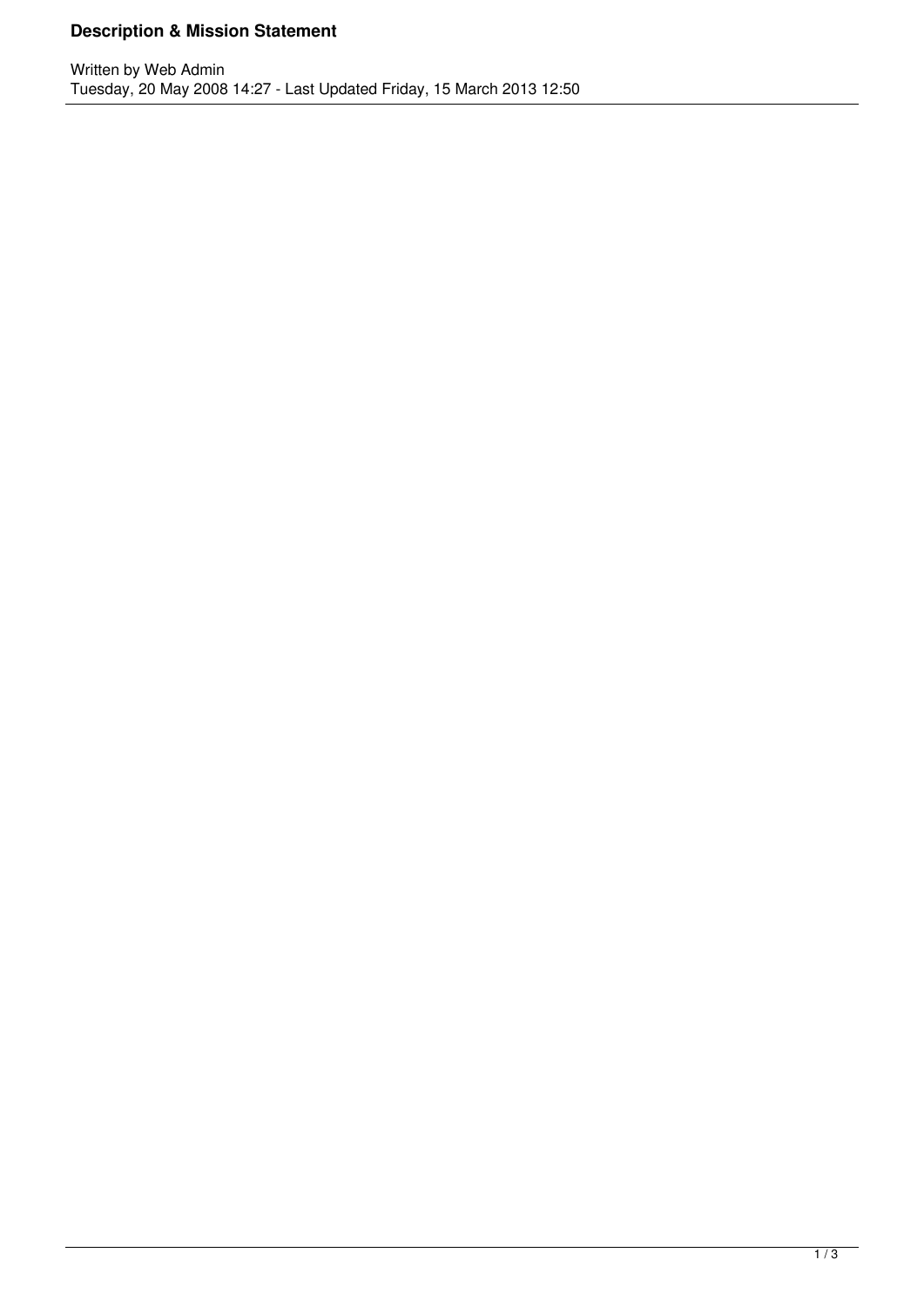## **Description & Mission Statement**